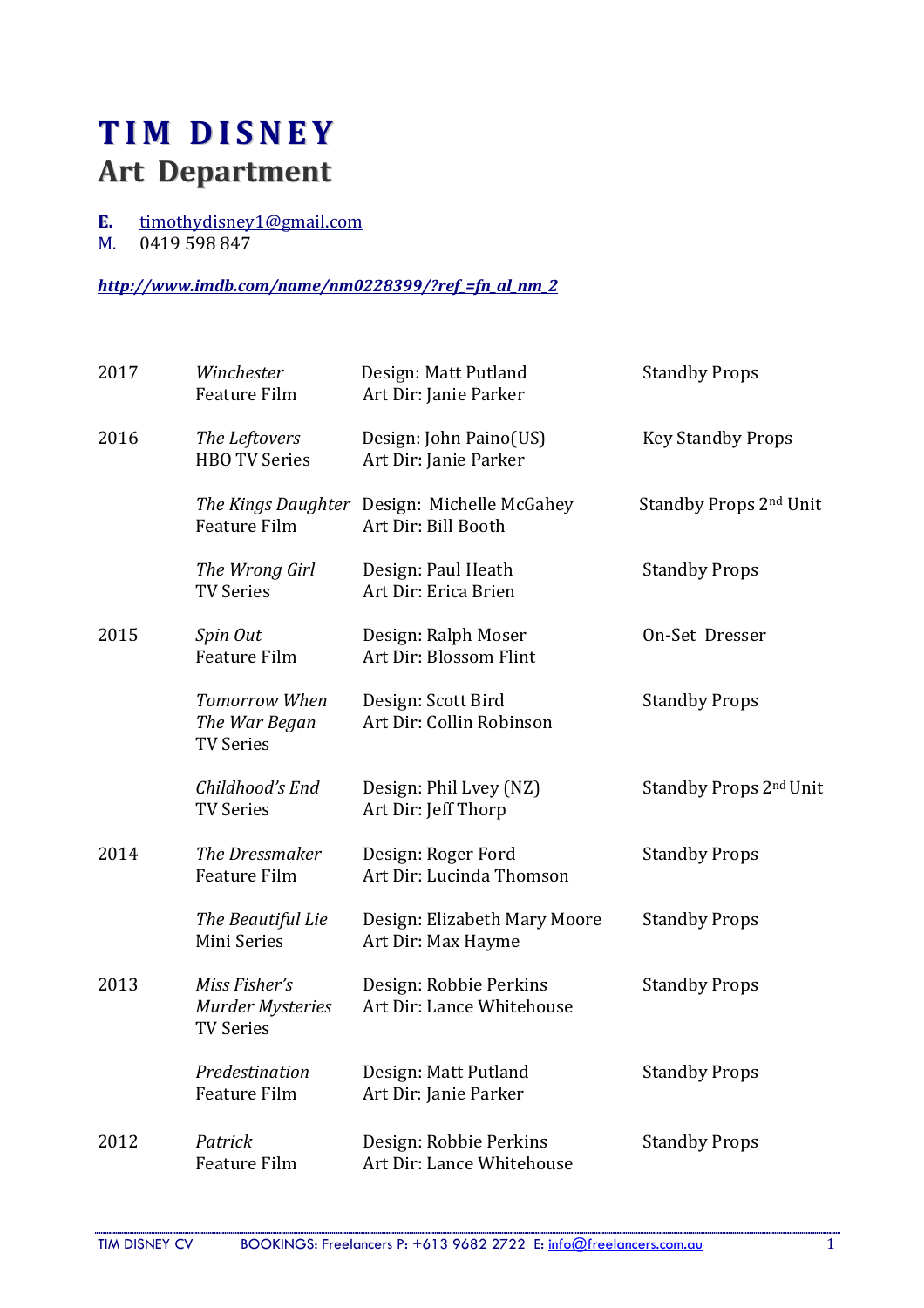| 2011 | Kath & Kimdarella<br>Feature Film                       | Design: Penny Southgate<br>Art Dir: Jane Murphy           | <b>Standby Props</b>             |
|------|---------------------------------------------------------|-----------------------------------------------------------|----------------------------------|
| 2010 | The Cup<br><b>Feature Film</b>                          | Design: Lisette Thomas<br>Art Dir: Lance Whitehouse       | <b>Standby Props</b>             |
|      | Offspring 2<br><b>TV Series</b>                         | Design: Penny Southgate                                   | <b>Standby Props</b>             |
| 2008 | Kath and Kim<br><b>TV Series</b>                        | Design: Penny Southgate<br>Art Dir: Tao Weis              | <b>Standby Props</b>             |
| 2007 | Where The Wild<br>Things Are<br><b>USA Feature Film</b> | Design: KK Barret (US)<br>Art Dir. Jeff Thorp             | On-Set Art Director<br>Main Unit |
| 2006 | <b>Ghost Rider</b><br><b>USA Feature Film</b>           | Design: Kirk M. Petruccelli(US)<br>Art Dir: Richard Hobbs | On-Set Dresser<br>Main Unit      |
| 2005 | Boytown<br>Feature Film                                 | Design: Penny Southgate<br>Art Dir: Jayne Russell         | <b>Standby Props</b>             |
| 2004 | Kath and Kim<br><b>TV Series</b>                        | Design: Penny Southgate<br>Art Dir: Jayne Russell         | <b>Standby Props</b>             |
| 2003 | Scooter:<br>Secret Agent<br><b>TV Series</b>            | Design: Brian Alexander<br>Art Dir: Anita King            | Property Master                  |
| 2002 | Pirate Islands 2<br><b>TV Series</b>                    | Design: Brian Alexander<br>Art Dir: Mandi Wester          | <b>Standby Props</b>             |
| 2001 | <b>Short Cuts</b><br><b>TV Series</b>                   | Design: Dan Potra<br>Art Dir: Brian Alexander             | <b>Standby Props</b>             |
|      | Pirate Islands<br><b>TV Series</b>                      | Design: Brian Alexander<br>Art Dir: Mandi Wester          | <b>Standby Props</b>             |
|      | The Coast<br><b>TV Pilot</b>                            | Design: Richard Bell<br>Art Dir: Janie Parker             | <b>Standby Props</b>             |
| 2000 | Sea Change<br><b>TV Series</b>                          | Design: Penny Southgate<br>Art Dir: Brian Alexander       | <b>Standby Props</b>             |
| 1999 | Mallboy<br><b>Feature Film</b>                          | Design: Brian Alexander                                   | <b>Standby Props</b>             |
| 1999 | Sea Change<br><b>TV Series</b>                          | Design: Brian Alexander<br>Art Dir: Penny Southgate       | <b>Standby Props</b>             |